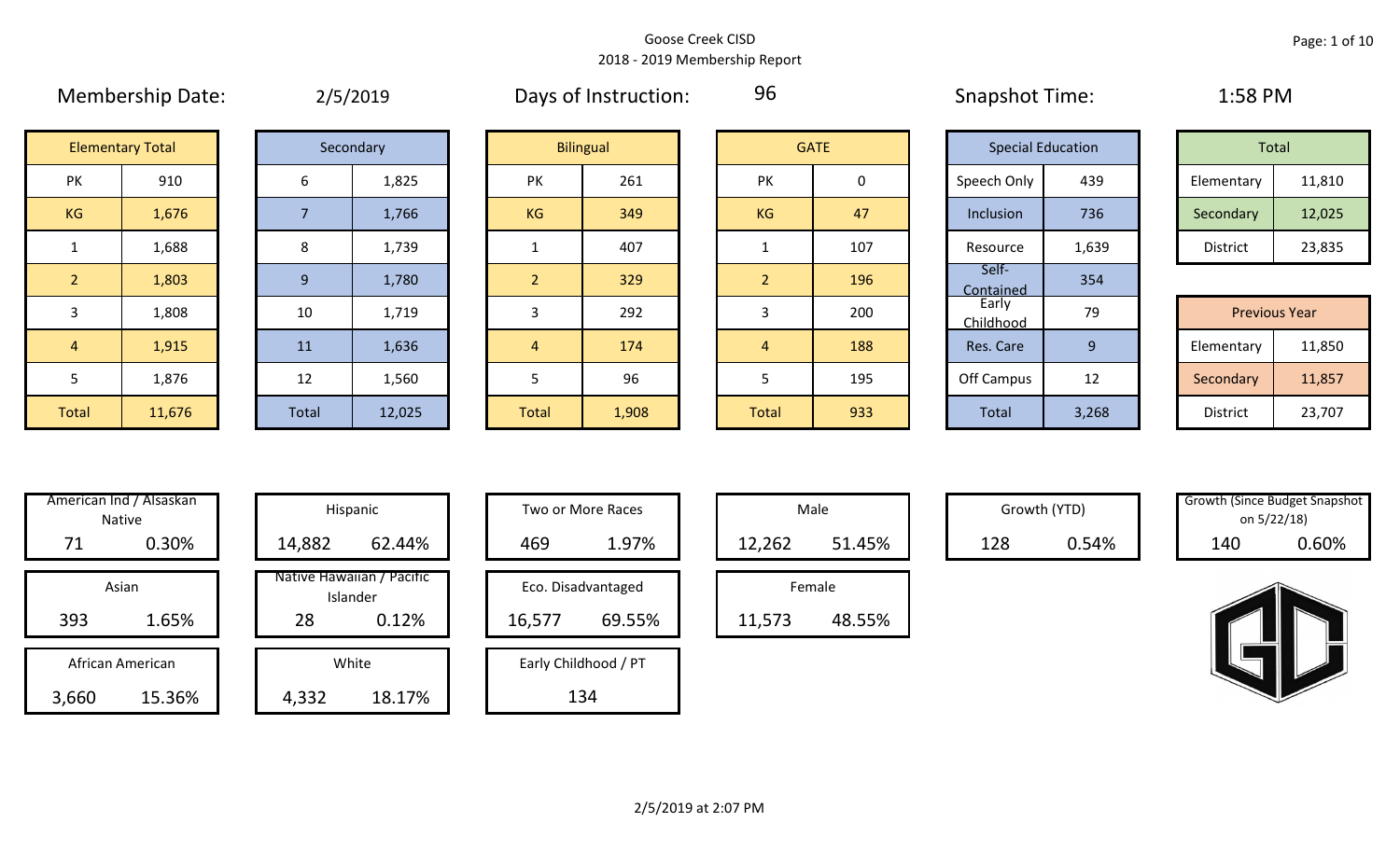| 2/5/2019<br>Date | PK                     |                | KG             |       |                |                |                | $\overline{2}$ |                |                | 3              |                |                | 4     |                |                         | 5           |                |                | Campus Totals | Early        | Spec. | Total | $17 - 18$ | 18-19 | Capacity   |     |
|------------------|------------------------|----------------|----------------|-------|----------------|----------------|----------------|----------------|----------------|----------------|----------------|----------------|----------------|-------|----------------|-------------------------|-------------|----------------|----------------|---------------|--------------|-------|-------|-----------|-------|------------|-----|
|                  |                        | GenEd BilEd    |                | GenEd | <b>BilEd</b>   | GenEd          | <b>BilEd</b>   | GenEd          | <b>BilEd</b>   |                | Total GenEd    | <b>BilEd</b>   | <b>Total</b>   | GenEd | <b>BilEd</b>   | <b>Total</b>            | GenEd       | <b>BilEd</b>   | <b>Total</b>   | GenEd         | <b>BilEd</b> | Child | Prog  |           |       | Projection |     |
|                  | Teachers               | 1              | 1              | 4     | 2              | $\overline{4}$ | 1              | 4              | $\overline{2}$ | 6              | 3              | $\overline{2}$ | 5              | 5     | -1             | 6                       | 4           | 1              | 5              | 25            | 10           |       |       |           |       |            |     |
| Alamo            | Students               | 44             | 20             | 76    | 27             | 81             | 20             | 92             | 30             | 122            | 59             | 33             | 92             | 91    | 23             | 114                     | 102         | 16             | 118            | 545           |              | 0     | 60    | 774       | 762   | 730        | 850 |
|                  | <b>Available Seats</b> | 0              | 24             | 12    | 17             | 7              | $\overline{2}$ | -4             | 14             | 10             | $\overline{7}$ | 11             | 18             | 19    | $-1$           | 18                      | $-2$        | 9              | 7              |               | 169          |       |       |           |       |            |     |
|                  | <b>Teachers</b>        | 1              |                | 3     | $\overline{2}$ | $\overline{4}$ | $\overline{2}$ | 4              | $\overline{2}$ | 6              | 4              | $\overline{2}$ | 6              | 4     | $\overline{2}$ | 6                       | 4           | $\mathbf{1}$   | 5.             | 24            | 12           |       |       |           |       |            |     |
| Ashbel<br>Smith  | Students               | 44             | 22             | 58    | 36             | 70             | 38             | 67             | 31             | 98             | 64             | 41             | 105            | 77    | 38             | 115                     | 87          | 19             | 106            |               |              |       | 32    | 725       | 779   | 778        | 924 |
|                  | <b>Available Seats</b> | $\mathbf{0}$   | 22             | 8     | 8              | 18             | 6              | 21             | 13             | 34             | 24             | 3              | 27             | 11    | 6              | 17                      | 13          | 6              | 19             | 467           | 225          |       |       |           |       |            |     |
|                  | Teachers               | 1              | 1              | 4     | $\overline{2}$ | 3              | $\overline{2}$ | 5              | $\overline{2}$ | 7              | 4              | $\overline{2}$ | 6              | 4     | $\overline{2}$ | 6                       | 4           | $\mathbf{1}$   | 5              | 25            | 12           |       |       |           |       |            |     |
| Austin           | Students               | 39             | 23             | 76    | 25             | 60             | 37             | 111            | 40             | 151            | 92             | 36             | 128            | 97    | 34             | 131                     | 105         | 22             | 127            |               |              | 0     | 7     | 804       | 753   | 747        | 814 |
|                  | <b>Available Seats</b> | 5              | 21             | 12    | 19             | 6              | $\overline{7}$ | $-1$           | 4              | 3              | $-4$           | 8              | 4              | $-9$  | 10             | $\mathbf{1}$            | $-5$        | $\overline{3}$ | $-2$           | 580           | 217          |       |       |           |       |            |     |
|                  | <b>Teachers</b>        | $\mathbf{1}$   | $\mathbf{1}$   | 5     | $\mathbf{1}$   | 4              | $\overline{2}$ | 6              | $\mathbf{1}$   | 7              | 5 <sup>1</sup> |                | 6              | 5     | $\mathbf{1}$   | 6                       | 5           | $\mathbf{1}$   | 6              | 31            | 8            |       |       |           |       |            |     |
| <b>Banuelos</b>  | Students               | 41             | 37             | 95    | 17             | 86             | 35             | 109            | 25             | 134            | 121            | 27             | 148            | 129   | 17             | 146                     | 136         | 13             | 149            |               |              | 0     | 9     | 897       | 874   | 881        | 850 |
|                  | <b>Available Seats</b> | $\overline{3}$ |                | 15    | 5              | $\overline{2}$ | 9              | 23             | $-3$           | 20             | $-11$          | -5.            | $-16$          | $-19$ | 5              | $-14$                   | $-11$       | 12             | 1              | 717           | 171          |       |       |           |       |            |     |
|                  | Teachers               | 1              | 0.5            | 4     | $\mathbf{1}$   | 5              | $\overline{2}$ | 5              | $\overline{2}$ | 7              | 5              | $\overline{2}$ | $\overline{7}$ | 5     | $\mathbf 1$    | 6                       | 4           | $\mathbf{1}$   | 5              | 29            | 9.5          |       |       |           |       |            |     |
| Bowie            | Students               | 44             | 20             | 89    | 17             | 97             | 30             | 104            | 32             | 136            | 110            | 23             | 133            | 106   | 22             | 128                     | 100         | 11             | 111            |               |              | O     | 24    | 829       | 855   | 852        | 880 |
|                  | <b>Available Seats</b> | 0              | $\overline{2}$ | $-1$  | 5              | 13             | 14             | 6              | 12             | 18             | 0              | 21             | 21             | 4     | 0              | $\overline{\mathbf{4}}$ | $\mathbf 0$ | 14             | 14             | 650           | 155          |       |       |           |       |            |     |
|                  | Teachers               | 0.5            | 0.5            | 4     | $\mathbf{1}$   | $\overline{4}$ | $\overline{2}$ | 4              | $\overline{2}$ | 6              | 3              | $\overline{2}$ | 5              | 4     | 2              | 6                       | 3           | 1              | 4              | 22.5          | 10.5         |       |       |           |       |            |     |
| Carver           | Students               | 35             | 20             | 74    | 20             | 78             | 28             | 73             | 24             | 97             | 80             | 32             | 112            | 80    | 29             | 109                     | 78          | 20             | 98             |               |              | 0     | 19    | 690       | 733   | 712        | 836 |
|                  | <b>Available Seats</b> | $-13$          | $\overline{2}$ | 14    | $\overline{2}$ | 10             | 16             | 15             | 20             | 3              | $-14$          | 12             | $-2$           | 8     | 15             | 23                      | $-3$        | 5 <sup>5</sup> | $\overline{2}$ | 498           | 173          |       |       |           |       |            |     |
|                  | Teachers               | 1              | 0              | 5     | 0              | 5              | 0              | 5              | 0              | 5              | 5              | 0              | 5              | 5     | 0              | 5                       | 5           | $\mathbf 0$    | 5.             | 31            | 0            |       |       |           |       |            |     |
| Clark            | Students               | 37             | 0              | 101   | 0              | 98             | 0              | 111            | 0              | 111            | 116            | 0              | 116            | 106   | 0              | 106                     | 120         | 0              | 120            |               |              | 3     | 29    | 721       | 674   | 670        | 850 |
|                  | <b>Available Seats</b> | $\overline{7}$ | 0              | 9     | 0              | 12             | 0              | -1             | 0              | -1             | -6             | 0              | -6             | 4     | 0              | 4                       | 5           | $\mathbf 0$    | 5              | 689           | 0            |       |       |           |       |            |     |
|                  | <b>Teachers</b>        | 0.5            | 0.5            | 5     | 2              | 4              | $\mathbf{1}$   | 3              | $\overline{2}$ | 5              | 5              | 1              | 6              | 5     | $\mathbf{1}$   | 6                       | 4           | 1              | 5              | 26.5          | 8.5          |       |       |           |       |            |     |
| Crockett         | <b>Students</b>        | 19             | 23             | 91    | 26             | 72             | 22             | 81             | 22             | 103            | 100            | 19             | 119            | 100   | 11             | 111                     | 92          | 8              | 100            |               |              | 0     | 19    | 705       | 686   | 671        | 638 |
|                  | <b>Available Seats</b> | $\overline{3}$ | $-1$           | 19    | 18             | 16             | $\mathbf 0$    | $-15$          | 22             | 7              | 10             | $\overline{3}$ | 13             | 10    | 11             | 21                      | 8           | 17             | 25             | 555           | 131          |       |       |           |       |            |     |
|                  | Teachers               | $\overline{2}$ | 0.5            | 5     | $\overline{2}$ | 4              | $\overline{2}$ | 6              | 1              | $\overline{7}$ | 5              | 1              | 6              | 4     | -1             | 5                       | 4           | 1              | 5              | 30            | 8.5          |       |       |           |       |            |     |
| <b>DeZavala</b>  | Students               | 53             | 13             | 90    | 22             | 75             | 24             | 98             | 19             | 117            | 90             | 20             | 110            | 91    | 5              | 96                      | 110         | 12             | 122            |               |              | 0     | 1     | 723       | 789   | 797        | 924 |
|                  | <b>Available Seats</b> | 35             | 9              | 20    | 22             | 13             | 20             | 34             | 3              | 37             | 20             | $\overline{2}$ | 22             | -3.   | 17             | 14                      | $-10$       | 13             | 3              | 607           | 115          |       |       |           |       |            |     |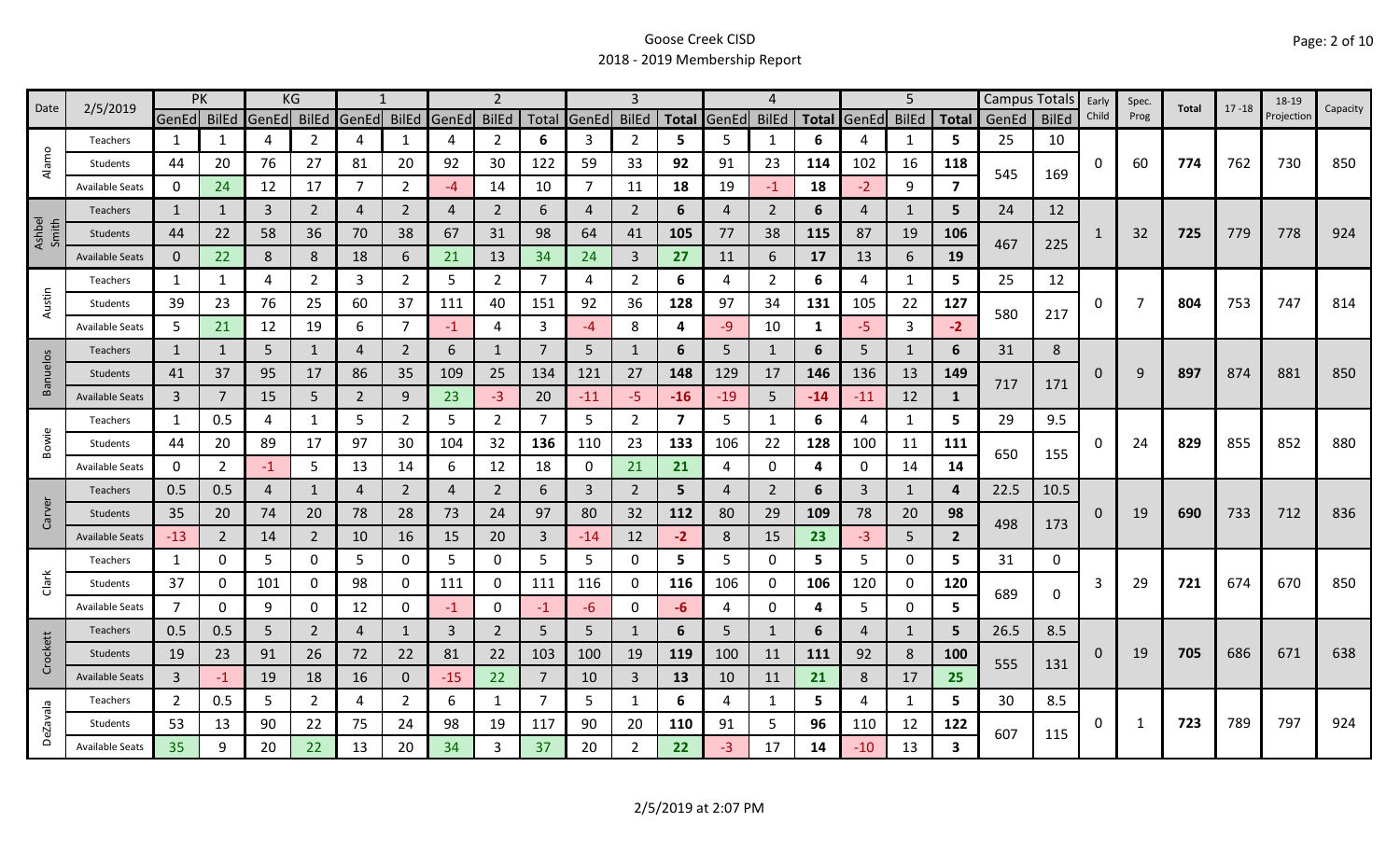| Date               | 2/5/2019               |                | PK       |             | ΚG             |       |                |             |                |      |                | 3              |                |                | 4              |                 |              | 5              |              | <b>Campus Totals</b> |              | Early | Spec.    | Total | $17 - 18$            | 18-19      | Capacity |
|--------------------|------------------------|----------------|----------|-------------|----------------|-------|----------------|-------------|----------------|------|----------------|----------------|----------------|----------------|----------------|-----------------|--------------|----------------|--------------|----------------------|--------------|-------|----------|-------|----------------------|------------|----------|
|                    |                        | GenEd BilEd    |          | GenEd BilEd |                | GenEd |                | BilEd GenEd | <b>BilEd</b>   |      | Total GenEd    | <b>BilEd</b>   |                | Total GenEd    | <b>BilEd</b>   | <b>Total</b>    | <b>GenEd</b> | <b>BilEd</b>   | <b>Total</b> | GenEd                | <b>BilEd</b> | Child | Prog     |       |                      | Projection |          |
|                    | <b>Teachers</b>        | 1              |          | 3           |                | 3     |                | 4           | 1              | .5   | 3              | 2              | 5.             |                | 2              | 6               | 4            |                | 5            | 22                   | 9            |       |          |       |                      |            |          |
| Harlem             | <b>Students</b>        | 53             | 17       | 69          | 24             | 60    | 22             | 87          | 24             | 111  | 71             | 22             | 93             | 71             | 31             | 102             | 81           | 20             | 101          | 492                  | 160          | 3     | 16       | 671   | 652                  | 657        | 814      |
|                    | <b>Available Seats</b> | -9             | 27       | -3          | $-2$           | 6     | 0              |             | $-2$           | -1   | $-5$           | 22             | 17             | 17             | 13             | 30 <sub>2</sub> | 19           | 5              | 24           |                      |              |       |          |       |                      |            |          |
| ш                  | Teachers               |                |          |             |                |       |                | 7           | $\overline{2}$ | 9    | $\overline{7}$ | $\overline{2}$ | 9              | 9              | 2              | 11              | 7            | $\overline{2}$ | 9            | 30                   | 8            |       |          |       |                      |            |          |
| Highlands          | Students               |                |          |             |                |       |                | 149         | 41             | 190  | 146            | 43             | 189            | 184            | 45             | 229             | 177          | 33             | 210          | 656                  | 162          | 0     | 12       | 830   | 829                  | 816        | 814      |
|                    | <b>Available Seats</b> |                |          |             |                |       |                | 5           | 3              | 8    | 8              |                | 9              | 14             | -1             | 13              |              | 17             | 15           |                      |              |       |          |       |                      |            |          |
|                    | Teachers               | $\overline{2}$ |          | 8           | $\overline{2}$ | 8     | $\overline{2}$ |             |                |      |                |                |                |                |                |                 |              |                |              | 18                   | 5            |       |          |       |                      |            |          |
| Hopper             | <b>Students</b>        | 71             | 25       | 153         | 37             | 156   | 39             |             |                |      |                |                |                |                |                |                 |              |                |              |                      |              | 2     | 16       | 499   | 520                  | 518        | 462      |
|                    | <b>Available Seats</b> | 17             | 19       | 23          |                | 20    | 5              |             |                |      |                |                |                |                |                |                 |              |                |              | 380                  | 101          |       |          |       |                      |            |          |
|                    | Teachers               | 0.5            | 0.5      | 4           | $\overline{2}$ | 4     | $\overline{2}$ | 3           | $\mathbf{2}$   | 5    | 3              | 2              | 5              | 4              | 2              | 6               | 3            | 1              | 4            | 21.5                 | 11.5         |       |          |       |                      |            |          |
| Lamar              | Students               | 33             | 17       | 76          | 24             | 89    | 40             | 55          | 35             | 90   | 68             | 30             | 98             | 87             | 20             | 107             | 73           | 29             | 102          |                      |              | 0     | 18       | 694   | 715                  | 700        | 858      |
|                    | <b>Available Seats</b> | $-11$          | 5        | 12          | 20             | -1    | 4              | 11          | 9              | 20   | $-2$           | 14             | 12             |                | 24             | 25              | 2            | -4             | $-2$         | 481                  | 195          |       |          |       |                      |            |          |
| icinto             | <b>Teachers</b>        | 0.5            | 0.5      | 3           | $\mathbf{1}$   | 2     | $\overline{2}$ | 2           | $\overline{2}$ | 4    | $\overline{2}$ | 2              | 4              | $\overline{2}$ | $\overline{2}$ | 4               | 2            | $\mathbf{1}$   | 3            | 13.5                 | 10.5         |       |          |       |                      |            |          |
|                    | <b>Students</b>        | 26             | 13       | 41          | 20             | 52    | 23             | 40          | 29             | 69   | 45             | 25             | 70             | 49             | 24             | 73              | 57           | 15             | 72           |                      |              | 0     | $\Omega$ | 459   | 471                  | 480        | 528      |
| Sā                 | <b>Available Seats</b> | $-4$           | 9        | 25          | $\overline{2}$ | -8    | 21             | 4           | 15             | 19   | $-1$           | 19             | 18             | -5.            | 20             | 15              | $-7$         | 10             | $\mathbf{3}$ | 310                  | 149          |       |          |       |                      |            |          |
|                    | Teachers               | 1.5            | 0.5      | 5           | 1              | 5     | $\overline{2}$ | 4           | $\overline{2}$ | 6    | 4              | 2              | 6              | 6              | 1              | 7               | 5            | $\mathbf{1}$   | 6            | 30.5                 | 9.5          |       |          |       |                      |            |          |
| Travis             | Students               | 69             | 10       | 115         | 24             | 98    | 25             | 105         | 25             | 130  | 107            | 15             | 122            | 136            | 20             | 156             | 133          | 11             | 144          |                      |              | 0     | 11       | 904   | 857                  | 840        | 880      |
|                    | Available Seat         | $-3$           | 12       | $-5$        | $-2$           | 12    | 19             | $-17$       | 19             | 2    | $-19$          | 29             | 10             | -4             | $\overline{2}$ | $-2$            | $-8$         | 14             | 6            | 763                  | 130          |       |          |       |                      |            |          |
|                    | <b>Teachers</b>        | $\mathbf{1}$   | 0        | 5           | 1              | 4     | 1              | 5           | $\mathbf{1}$   | 6    | 5              | 2              | $\overline{7}$ | 5              | $\overline{2}$ | $\overline{7}$  | 5            | 1              | 6            | 30                   | 8            |       |          |       |                      |            |          |
| Victoria<br>Walker | <b>Students</b>        | 38             | 0        | 93          | 21             | 89    | 21             | 102         | 15             | 117  | 106            | 24             | 130            | 133            | 11             | 144             | 140          | 10             | 150          |                      |              | 48    | 21       | 872   | 901                  | 822        | 924      |
|                    | Available Seats        | 6              | $\Omega$ | 17          | $\mathbf{1}$   | $-1$  | $\mathbf{1}$   | 8           | $\overline{7}$ | 15   | 4              | 20             | 24             | $-23$          | 33             | 10              | $-15$        | 15             | $\mathbf 0$  | 701                  | 102          |       |          |       |                      |            |          |
|                    | Teachers               | 15.5           | 9.5      | 67          | 21             | 63    | 24             | 67          | 24             | 91   | 63             | 25             | 88             | 71             | 22             | 93              | 63           | 15             | 78           | 409.5                | 140.5        |       |          |       |                      |            |          |
| Total              | <b>Students</b>        | 646            | 260      | 1297        | 340            | 1261  | 404            | 1384        | 392            | 1776 | 1375           | 390            | 1765           | 1537           | 330            | 1867            | 1591         | 239            | 1830         | 9,091                | 2355         | 57    | 294      |       | 11,797 11,850 11,671 |            | 12,846   |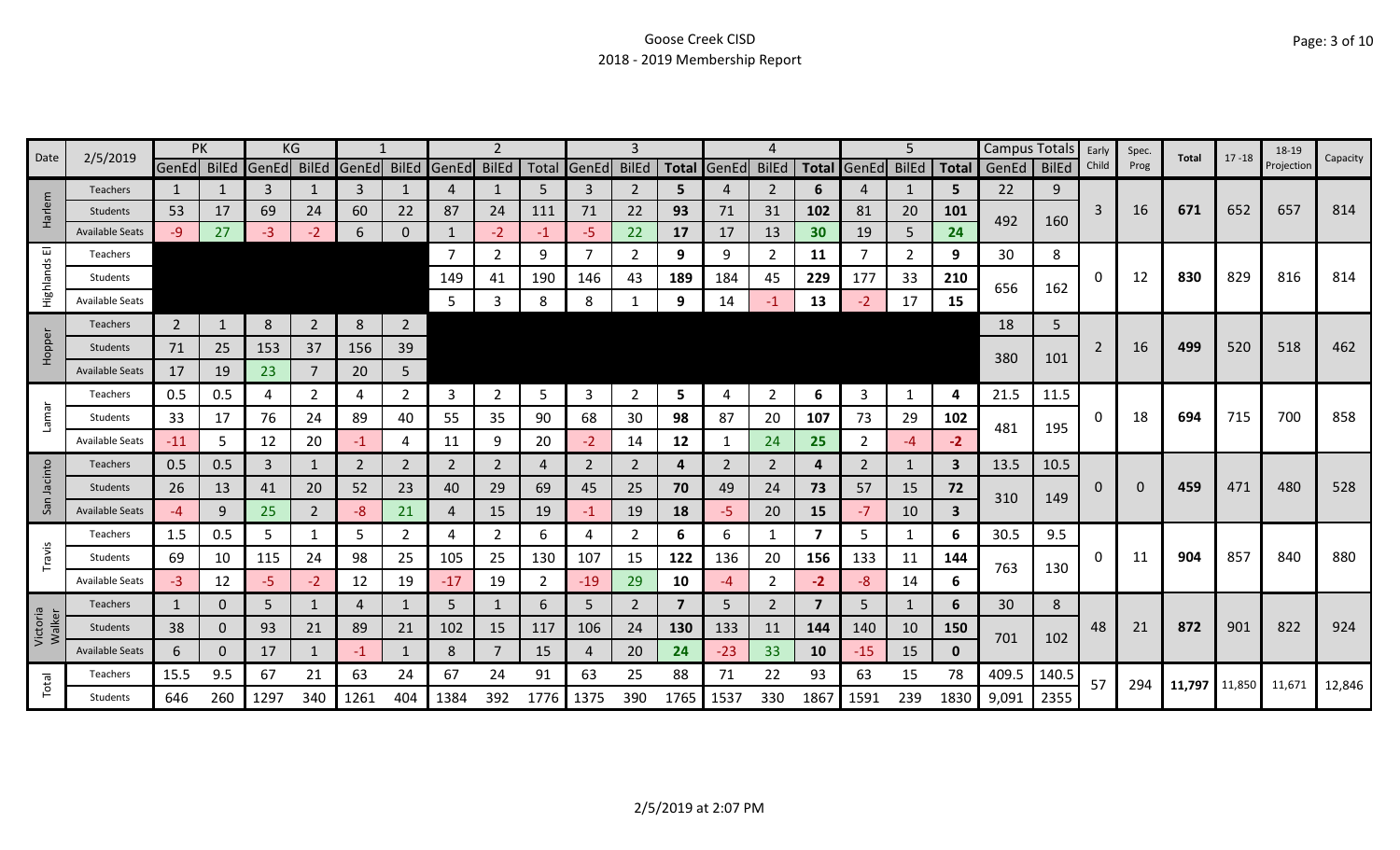| Page: 4 of 10 |  |
|---------------|--|
|---------------|--|

| <b>Campus</b> | $6\phantom{1}$ | $\overline{\mathbf{z}}$<br>8<br>9<br>10<br>12<br>11 |             |                     | <b>Campus Totals</b> |             |                |                   |        |                                       |          |
|---------------|----------------|-----------------------------------------------------|-------------|---------------------|----------------------|-------------|----------------|-------------------|--------|---------------------------------------|----------|
|               |                |                                                     |             |                     |                      |             |                | <b>Enrollment</b> |        | Core Ratio   17-18   18-19 Projection | Capacity |
| <b>BJS</b>    | 301            | 339                                                 | 305         |                     |                      |             |                | 945               | 939    | 932                                   | 975      |
| CBJ           | 379            | 346                                                 | 347         |                     |                      |             |                | 1,072             | 1,052  | 1,052                                 | 1,100    |
| GJS           | 375            | 375                                                 | 353         |                     |                      |             |                | 1,103             | 1,098  | 1,069                                 | 1,125    |
| HMJ           | 343            | 327                                                 | 319         |                     |                      |             |                | 989               | 981    | 1,014                                 | 1,225    |
| <b>HJS</b>    | 421            | 367                                                 | 400         |                     |                      |             |                | 1,188             | 1,132  | 1,156                                 | 1,225    |
| REL           |                |                                                     |             | 472                 | 390                  | 465         | 410            | 1,737             | 1,515  | 1,597                                 | 2,319    |
| <b>RSS</b>    |                |                                                     |             | 555                 | 572                  | 527         | 501            | 2,155             | 2,331  | 2,440                                 | 2,408    |
| GCM           |                |                                                     |             | 546                 | 554                  | 499         | 457            | 2,056             | 2,127  | 2,226                                 | 1,800    |
| PHC           | $\overline{0}$ | $\mathsf{O}\xspace$                                 | $\mathbf 0$ | $\mathsf{O}\xspace$ | 10                   | 28          | 102            | 140               | 143    | 35                                    |          |
| Impact        |                |                                                     |             | 109                 | 104                  | 97          | 84             | 394               | 380    | 396                                   |          |
| Point         | 6              | 11                                                  | 13          | 13                  | 16                   | 17          | 5 <sup>1</sup> | 51                | 83     | 40                                    |          |
| <b>SCTHS</b>  |                |                                                     |             | 81                  | 65                   | $\mathbf 0$ | $\mathbf 0$    | 146               | 76     | 230                                   |          |
| Total         | 1,825          | 1,765                                               | 1,737       | 1,776               | 1,711                | 1,633       | 1,559          | 11,976            | 11,857 | 12,187                                |          |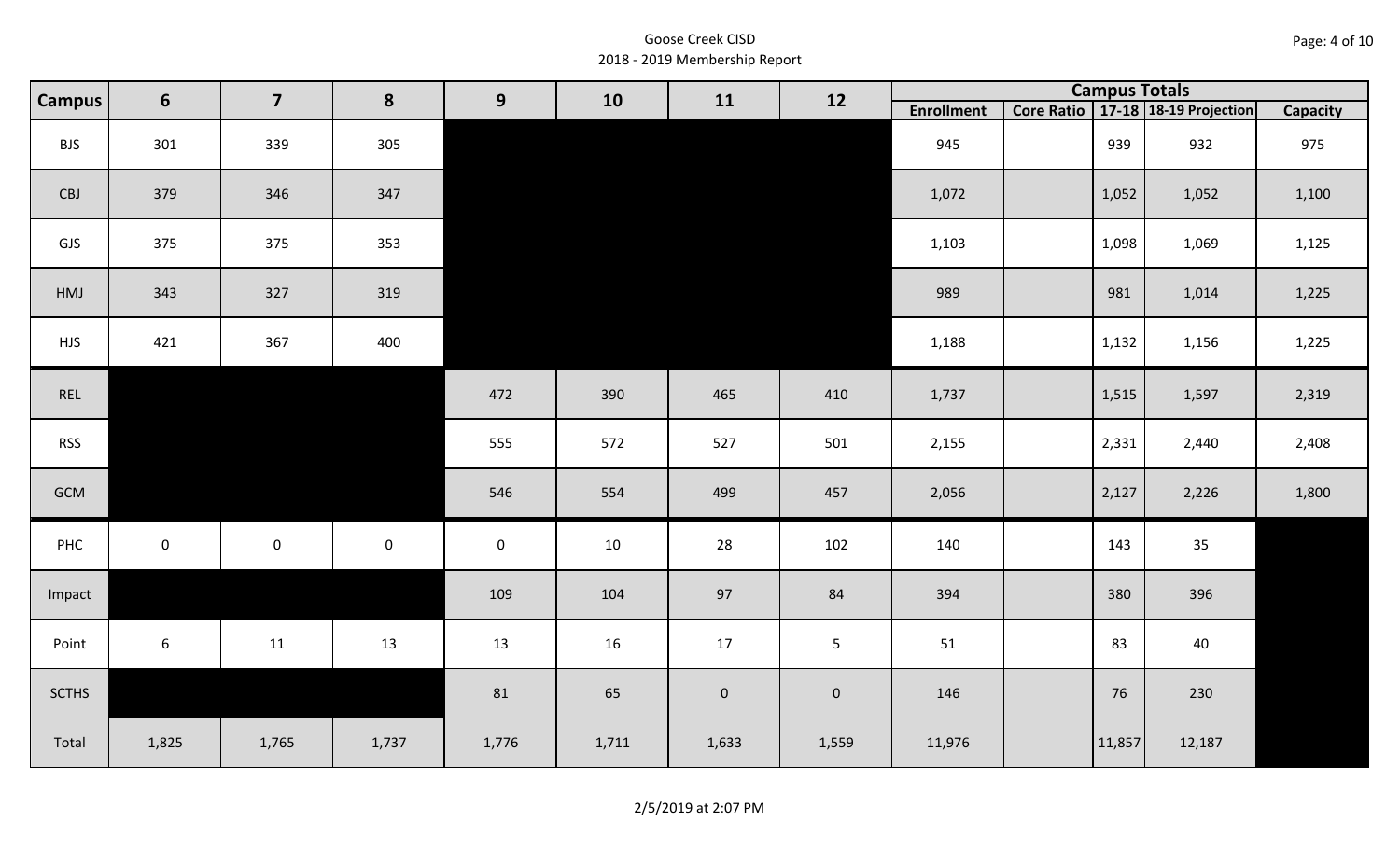|                     | Total            | No Code        | Speech Only    | Mainstream          | Self-Cont<br>50-60% | Self-Cont<br>$>60\%$ | <b>EC SpEd Program</b> | Homebound      |
|---------------------|------------------|----------------|----------------|---------------------|---------------------|----------------------|------------------------|----------------|
| Alamo               | $\overline{0}$   | $\mathbf 0$    | $\mathbf 0$    | $\mathbf 0$         | $\pmb{0}$           | $\pmb{0}$            | $\mathbf 0$            | $\mathbf 0$    |
| Ashbel Smith        | 16               | $\overline{2}$ | $\mathbf{1}$   | $\pmb{0}$           | $\pmb{0}$           | $\mathbf{1}$         | 12                     | $\mathbf 0$    |
| Austin              | $\mathbf{1}$     | $\mathbf{1}$   | $\pmb{0}$      | $\pmb{0}$           | $\pmb{0}$           | $\pmb{0}$            | $\mathsf{O}\xspace$    | $\mathbf 0$    |
| Banuelos            | $\boldsymbol{6}$ | $\mathbf{1}$   | $\pmb{0}$      | $\pmb{0}$           | $\pmb{0}$           | $\pmb{0}$            | 5                      | $\mathsf 0$    |
| Bowie               | $\,8\,$          | $\mathbf{1}$   | $\pmb{0}$      | $\mathbf 0$         | $\pmb{0}$           | $\pmb{0}$            | $\overline{7}$         | $\mathbf 0$    |
| Carver              | $\boldsymbol{6}$ | $\overline{2}$ | $\pmb{0}$      | $\pmb{0}$           | $\pmb{0}$           | $\pmb{0}$            | $\overline{4}$         | $\pmb{0}$      |
| Clark               | 15               | $\overline{2}$ | $\pmb{0}$      | $\pmb{0}$           | $\pmb{0}$           | $\pmb{0}$            | 10                     | $\overline{3}$ |
| Crockett            | $\boldsymbol{9}$ | $\overline{2}$ | $\mathbf 0$    | $\pmb{0}$           | $\pmb{0}$           | $\mathbf{1}$         | 6                      | $\mathsf 0$    |
| DeZavala            | $\pmb{0}$        | $\pmb{0}$      | $\pmb{0}$      | $\pmb{0}$           | $\pmb{0}$           | $\pmb{0}$            | $\pmb{0}$              | $\mathbf 0$    |
| Harlem              | 10               | $\pmb{0}$      | $\mathbf{3}$   | $\pmb{0}$           | $\pmb{0}$           | $\pmb{0}$            | $\overline{7}$         | $\mathsf 0$    |
| <b>Highlands El</b> | $\mathbf 0$      | $\pmb{0}$      | $\pmb{0}$      | $\pmb{0}$           | $\pmb{0}$           | $\pmb{0}$            | $\pmb{0}$              | $\mathbf 0$    |
| Hopper              | $10\,$           | $\mathbf{1}$   | $\overline{2}$ | $\pmb{0}$           | $\pmb{0}$           | $\mathbf{1}$         | $\boldsymbol{6}$       | $\pmb{0}$      |
| Lamar               | $\mathbf 0$      | $\pmb{0}$      | $\pmb{0}$      | $\pmb{0}$           | $\pmb{0}$           | $\pmb{0}$            | $\pmb{0}$              | $\pmb{0}$      |
| San Jacinto         | $\mathbf 0$      | $\pmb{0}$      | $\pmb{0}$      | $\pmb{0}$           | $\pmb{0}$           | $\pmb{0}$            | $\mathsf{O}\xspace$    | $\mathbf 0$    |
| Travis              | $\overline{4}$   | $\pmb{0}$      | $\pmb{0}$      | $\mathsf{O}\xspace$ | $\pmb{0}$           | $\pmb{0}$            | $\overline{4}$         | $\mathbf 0$    |
| Victoria Walker     | 49               | $\mathbf{1}$   | 48             | $\pmb{0}$           | $\pmb{0}$           | $\pmb{0}$            | $\pmb{0}$              | $\mathbf 0$    |
| District            | 134              | 13             | 54             | $\pmb{0}$           | $\pmb{0}$           | $\mathbf{3}$         | 61                     | $\mathbf{3}$   |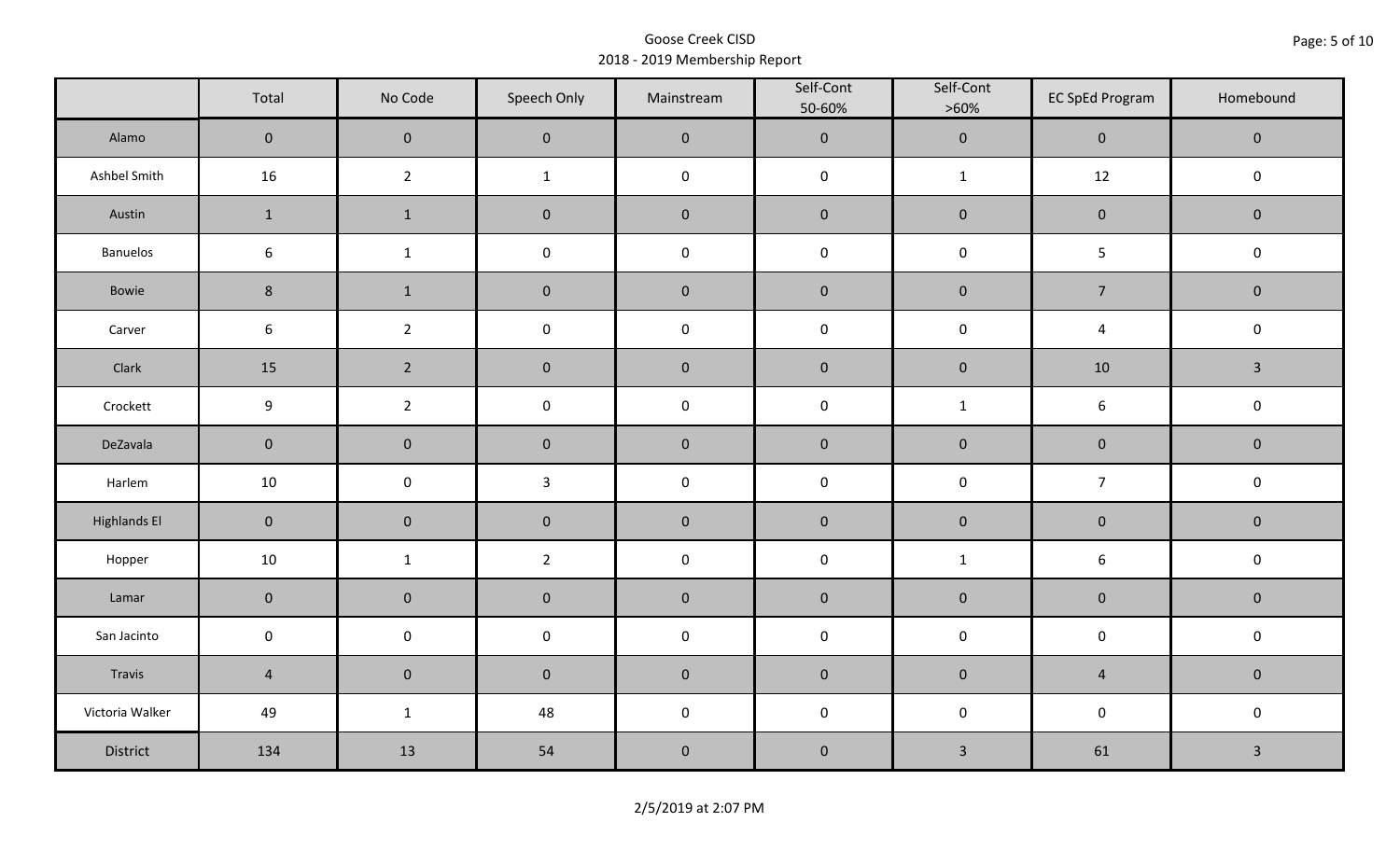| Date               |                    | PK           |             | KG             |                                       | $\mathbf{1}$   |                  | $\overline{2}$ |                    | $\overline{\mathbf{3}}$ |                |                  | $\overline{4}$  |                |                  | $\overline{5}$  |                |                    | <b>Campus Totals</b> |                |
|--------------------|--------------------|--------------|-------------|----------------|---------------------------------------|----------------|------------------|----------------|--------------------|-------------------------|----------------|------------------|-----------------|----------------|------------------|-----------------|----------------|--------------------|----------------------|----------------|
|                    | Bilingual Bil Gate |              |             |                | Bilingual Bil Gate Bilingual Bil Gate |                | <b>Bilingual</b> |                | Bil Gate Bilingual | <b>Bil Gate</b>         | <b>NAC</b>     | <b>Bilingual</b> | <b>Bil Gate</b> | <b>NAC</b>     | <b>Bilingual</b> | <b>Bil Gate</b> | <b>NAC</b>     | Bilingual Bil Gate |                      | <b>NAC</b>     |
| Alamo              | 20                 | $\mathbf 0$  | 27          | $\mathbf 0$    | 16                                    | 4              | 28               | $\overline{3}$ | 41                 | 4                       | 12             | 34               | $\overline{2}$  | 13             | 36               | $\mathbf 0$     | 20             | 202                | 13                   | 45             |
| Ashbel<br>Smith    | 22                 | $\mathbf 0$  | 44          | $\mathbf{0}$   | 34                                    | $\overline{4}$ | 30               | $\overline{2}$ | 39                 | $2^{\circ}$             | 13             | 38               | $\overline{0}$  | 20             | 19               | $\overline{0}$  | 45             | 226                | 8                    | $\mathbf{0}$   |
| Austin             | 23                 | $\mathbf 0$  | 24          | $\mathbf{1}$   | 35                                    | $\overline{3}$ | 38               | $\mathbf{3}$   | 35                 | $\mathbf{1}$            | 20             | 34               | $\mathbf 0$     | 45             | 22               | $\mathbf 0$     | $\mathbf 0$    | 211                | 8                    | $\mathbf 0$    |
| <b>Banuelos</b>    | 37                 | $\mathbf{0}$ | 17          | $\overline{0}$ | 31                                    | $\overline{4}$ | 22               | $\overline{3}$ | 20                 | $\overline{7}$          | 45             | 17               | $\overline{0}$  | $\overline{0}$ | 13               | $\overline{0}$  | $\overline{0}$ | 157                | 14                   | $\mathbf{0}$   |
| <b>Bowie</b>       | 21                 | $\mathbf 0$  | 18          | $\mathbf 0$    | 29                                    | $\mathbf{1}$   | 29               | $\overline{3}$ | 23                 | $\mathbf 0$             | $\mathbf 0$    | 22               | $\mathbf 0$     | $\mathsf{O}$   | 11               | $\mathbf 0$     | $\mathbf 0$    | 153                | 4                    | $\mathbf 0$    |
| Carver             | 20                 | $\mathbf{0}$ | 20          | $\mathbf 0$    | 27                                    | $\mathbf{1}$   | 22               | $2^{\circ}$    | 31                 | $\mathbf{1}$            | $\overline{0}$ | 29               | $\overline{0}$  | $\overline{0}$ | 20               | $\overline{0}$  | $\overline{0}$ | 169                | $\overline{4}$       | $\mathbf{0}$   |
| Clark              | $\mathsf{O}$       | $\mathbf 0$  | $\mathbf 0$ | $\mathbf 0$    | $\mathsf{O}$                          | $\mathbf 0$    | $\mathbf 0$      | $\mathbf 0$    | 0                  | $\mathbf 0$             | $\mathbf 0$    | $\mathbf 0$      | $\mathsf 0$     | $\mathsf{O}$   | $\mathbf 0$      | $\mathbf 0$     | $\mathbf 0$    | $\mathbf{0}$       | $\mathbf 0$          | $\mathbf 0$    |
| Crockett           | 23                 | $\mathbf 0$  | 23          | $\overline{3}$ | 20                                    | $\overline{3}$ | 20               | $\overline{2}$ | 16                 | $\overline{3}$          | $\mathbf{0}$   | 11               | $\mathbf{0}$    | $\mathbf 0$    | 8                | $\mathbf{0}$    | $\overline{0}$ | 121                | 11                   | $\mathbf{0}$   |
| DeZavala           | 13                 | $\mathbf 0$  | 21          | $\mathbf{1}$   | 24                                    | $\mathbf 0$    | 19               | $\mathbf 0$    | 18                 | $2^{\circ}$             | $\mathbf 0$    | 5                | $\pmb{0}$       | $\mathbf 0$    | 12               | $\mathbf 0$     | $\mathbf 0$    | 112                | $\overline{3}$       | $\mathbf 0$    |
| Harlem             | 17                 | $\mathbf 0$  | 24          | $\mathbf 0$    | 18                                    | $\overline{4}$ | 21               | $\overline{3}$ | 22                 | $\mathbf{0}$            | $\mathbf{0}$   | 29               | $2^{\circ}$     | $\overline{0}$ | 20               | $\mathbf{0}$    | $\overline{0}$ | 151                | 9                    | $\overline{0}$ |
| Highlands<br>EI    |                    |              |             |                |                                       |                | 40               | $\mathbf{1}$   | 41                 | $\overline{2}$          | $\mathbf 0$    | 46               | $\pmb{0}$       | $\mathsf{O}$   | 31               | $2^{\circ}$     | $\mathbf 0$    | 158                | 5                    | $\mathsf{O}$   |
| Hopper             | 25                 | $\mathbf 0$  | 36          | $\mathbf{1}$   | 39                                    | $\mathbf 0$    |                  |                |                    |                         |                |                  |                 |                |                  |                 |                | 100                | $\mathbf{1}$         | $\mathbf 0$    |
| Lamar              | 17                 | $\mathbf 0$  | 24          | $\mathbf 0$    | 34                                    | 6              | 32               | $\mathbf{3}$   | 28                 | $2^{\circ}$             | $\mathsf{O}$   | 18               | $2^{\circ}$     | $\mathsf{O}$   | 28               | $\mathbf{1}$    | $\mathbf 0$    | 181                | 14                   | $\mathbf 0$    |
| San Jacinto        | 13                 | $\mathbf 0$  | 20          | $\mathbf 0$    | 20                                    | $\overline{3}$ | 28               | $\mathbf{1}$   | 24                 | $\mathbf{1}$            | $\overline{0}$ | 24               | $\overline{0}$  | $\overline{0}$ | 15               | $\mathbf{0}$    | $\overline{0}$ | 144                | 5                    | $\mathbf 0$    |
| Travis             | 10                 | $\mathbf 0$  | 24          | $\mathbf 0$    | 25                                    | $\mathbf 0$    | 22               | $\overline{3}$ | 14                 | $\mathbf{1}$            | $\mathsf{O}$   | 19               | $\mathbf{1}$    | $\mathbf 0$    | 10               | $\mathbf{1}$    | $\mathbf 0$    | 124                | 6                    | $\mathbf 0$    |
| Victoria<br>Walker | $\overline{0}$     | $\mathbf 0$  | 19          | $\overline{2}$ | 22                                    | $\overline{0}$ | 12               | $\overline{3}$ | 24                 | $\overline{0}$          | $\mathbf{0}$   | 11               | $\overline{0}$  | $\overline{0}$ | 10               | $\mathbf{0}$    | $\overline{0}$ | 98                 | 5                    | $\mathbf{0}$   |
| Total              | 261                | $\mathbf 0$  | 341         | 8              | 374                                   | 33             | 363              | 32             | 376                | 26                      | 90             | 337              | $\overline{7}$  | 78             | 255              | 4               | 65             | 2307               | 110                  | 45             |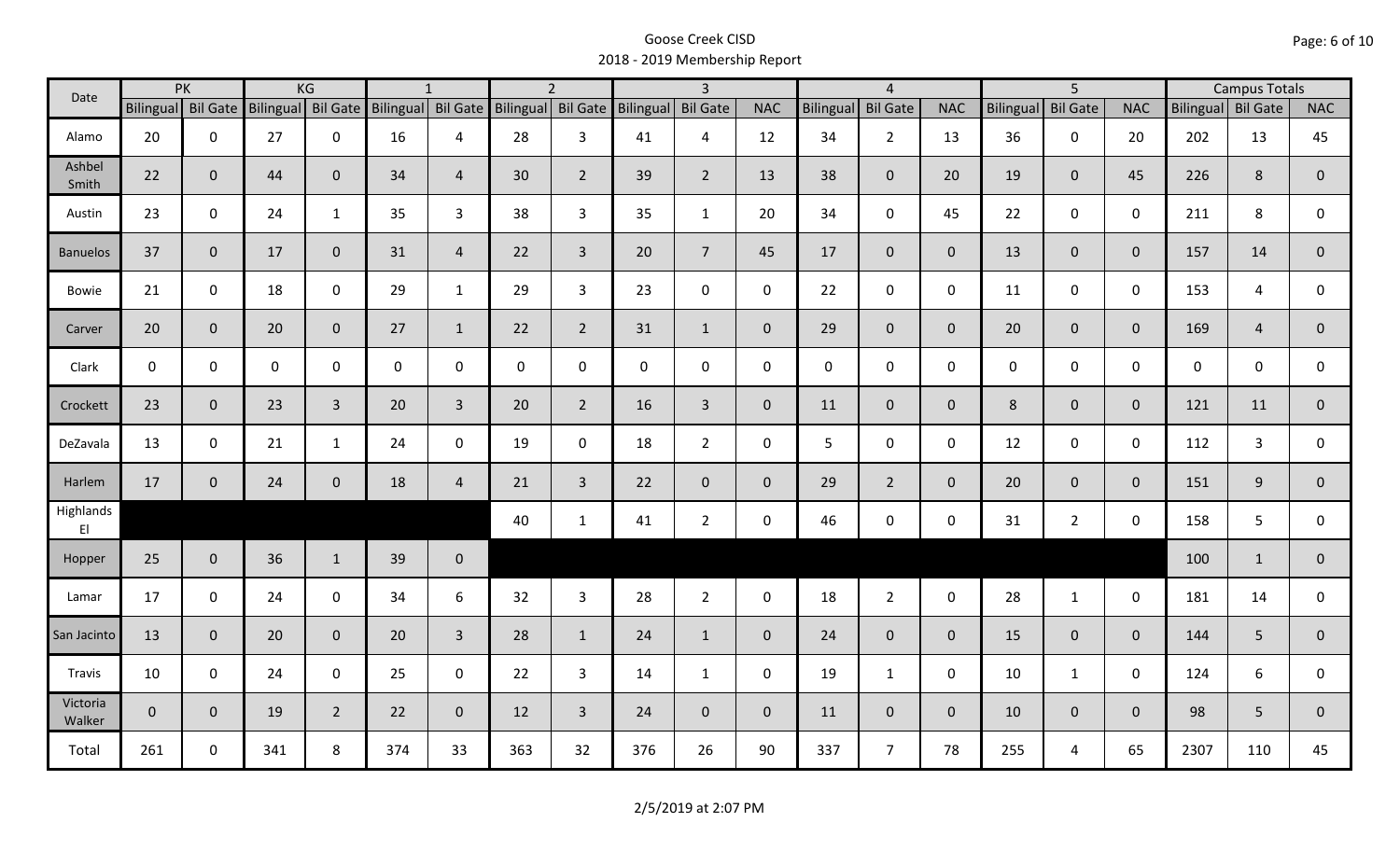| Date                |                | PK              |                  | KG              |                | $\overline{1}$  |                | $\overline{2}$      |                | $\overline{3}$  |                | $\overline{4}$  |                | $\overline{5}$  |             | <b>Campus Totals</b> |
|---------------------|----------------|-----------------|------------------|-----------------|----------------|-----------------|----------------|---------------------|----------------|-----------------|----------------|-----------------|----------------|-----------------|-------------|----------------------|
|                     | <b>GATE</b>    | <b>Bil GATE</b> | <b>GATE</b>      | <b>Bil GATE</b> | <b>GATE</b>    | <b>Bil GATE</b> | <b>GATE</b>    | <b>Bil GATE</b>     | <b>GATE</b>    | <b>Bil GATE</b> | <b>GATE</b>    | <b>Bil GATE</b> | <b>GATE</b>    | <b>Bil GATE</b> | <b>GATE</b> | <b>Bil GATE</b>      |
| Alamo               | $\mathbf 0$    | $\mathbf 0$     | 3                | $\mathbf 0$     | $2^{\circ}$    | 4               | 14             | $\overline{3}$      | 8              | $\overline{4}$  | 12             | $\overline{2}$  | 10             | $\mathbf 0$     | 49          | 13                   |
| <b>Ashbel Smith</b> | $\mathbf{0}$   | $\mathbf{0}$    | $\overline{2}$   | $\overline{0}$  | $\overline{3}$ | $\overline{4}$  | 8              | $\mathbf{0}$        | $\overline{4}$ | $\overline{2}$  | $\overline{3}$ | $\mathbf{0}$    | 6              | $\mathbf{0}$    | 26          | $\sqrt{6}$           |
| Austin              | $\mathbf 0$    | $\mathbf 0$     | $\boldsymbol{6}$ | $\mathbf{1}$    | $\overline{7}$ | $\mathbf{3}$    | 23             | $\mathbf{3}$        | 16             | $\mathbf{1}$    | 26             | $\mathbf 0$     | 25             | $\mathbf 0$     | 103         | $\,8\,$              |
| <b>Banuelos</b>     | $\overline{0}$ | $\overline{0}$  | $\overline{4}$   | $\mathbf{0}$    | 9              | $\overline{4}$  | 14             | $\overline{3}$      | 26             | $\overline{2}$  | 24             | $\mathbf{0}$    | 21             | $\mathbf 0$     | 98          | $9\,$                |
| Bowie               | $\mathbf 0$    | $\mathbf 0$     | $\overline{2}$   | $\mathbf 0$     | $\mathbf{1}$   | $\mathbf{1}$    | 9              | $\overline{3}$      | 9              | $\mathbf 0$     | 8              | 0               | 9              | $\mathbf 0$     | 38          | 4                    |
| Carver              | $\overline{0}$ | $\mathbf{0}$    | $\overline{2}$   | $\overline{0}$  | $\mathbf{1}$   | $\mathbf{1}$    | $\overline{4}$ | $\overline{2}$      | $\overline{4}$ | $\mathbf{1}$    | 8              | $\mathbf 0$     | 11             | $\overline{0}$  | 30          | $\overline{4}$       |
| Clark               | $\mathbf 0$    | $\mathbf 0$     | 6                | $\mathbf 0$     | $\overline{7}$ | $\mathbf 0$     | 12             | $\mathbf 0$         | 20             | $\mathbf 0$     | 15             | $\mathbf 0$     | 13             | $\mathbf 0$     | 73          | $\mathbf 0$          |
| Crockett            | $\overline{0}$ | $\overline{0}$  | $\mathbf{1}$     | $\mathbf{3}$    | $\overline{2}$ | $\mathbf{3}$    | 10             | $\overline{2}$      | 20             | $\overline{0}$  | $9\,$          | $\overline{0}$  | 13             | $\mathbf 0$     | 55          | $\,8\,$              |
| DeZavala            | $\mathbf 0$    | $\mathbf 0$     | $\mathbf{3}$     | $\mathbf{1}$    | $2^{\circ}$    | $\mathbf 0$     | 9              | $\mathbf 0$         | 14             | $\mathbf 0$     | $\overline{7}$ | $\mathbf 0$     | 10             | $\mathbf 0$     | 45          | $\mathbf{1}$         |
| Harlem              | $\overline{0}$ | $\mathbf 0$     | $\mathbf{1}$     | $\mathbf{0}$    | 5 <sub>o</sub> | $\overline{4}$  | 12             | $\mathbf{3}$        | 12             | $\overline{0}$  | 15             | $\mathbf{0}$    | $\overline{7}$ | $\mathbf 0$     | 52          | $\overline{7}$       |
| Highlands El        |                |                 |                  |                 |                |                 | 15             | $\mathbf{1}$        | 14             | $2^{\circ}$     | 19             | 0               | 20             | $\mathbf 0$     | 68          | $\mathsf{3}$         |
| Hopper              | $\overline{0}$ | $\overline{0}$  | $\overline{3}$   | $\mathbf{1}$    | 12             | $\overline{0}$  |                |                     |                |                 |                |                 |                |                 | 15          | $\mathbf{1}$         |
| Lamar               | $\mathbf 0$    | $\mathbf 0$     | $\mathbf 0$      | $\mathbf 0$     | $\mathbf{3}$   | 6               | 10             | $\mathsf{O}\xspace$ | $\mathbf{3}$   | $2^{\circ}$     | 6              | $\mathsf{O}$    | $5\phantom{.}$ | $\mathbf 0$     | 27          | $\,8\,$              |
| San Jacinto         | $\overline{0}$ | $\overline{0}$  | $\overline{2}$   | $\overline{0}$  | $\mathbf{3}$   | $\overline{3}$  | $2^{\circ}$    | $\mathbf{1}$        | $\mathbf{1}$   | $\mathbf{1}$    | $\overline{4}$ | $\mathbf 0$     | 5 <sup>5</sup> | $\mathbf{0}$    | 17          | 5                    |
| Travis              | $\mathbf 0$    | $\mathbf 0$     | $\mathbf{1}$     | $\mathbf 0$     | $\overline{7}$ | $\mathbf 0$     | 11             | $\overline{3}$      | 14             | $\mathbf 0$     | 8              | $\mathbf 0$     | 16             | $\mathbf 0$     | 57          | $\overline{3}$       |
| Victoria<br>Walker  | $\overline{0}$ | $\overline{0}$  | $\overline{3}$   | $\overline{2}$  | 10             | $\mathbf{0}$    | 16             | $\overline{3}$      | 20             | $\overline{0}$  | 22             | $\mathbf 0$     | 24             | $\mathbf{0}$    | 95          | 5                    |
| Total               | $\mathbf 0$    | $\mathbf 0$     | 39               | 8               | 74             | 33              | 169            | 27                  | 185            | 15              | 186            | $\overline{2}$  | 195            | $\mathbf 0$     | 848         | 85                   |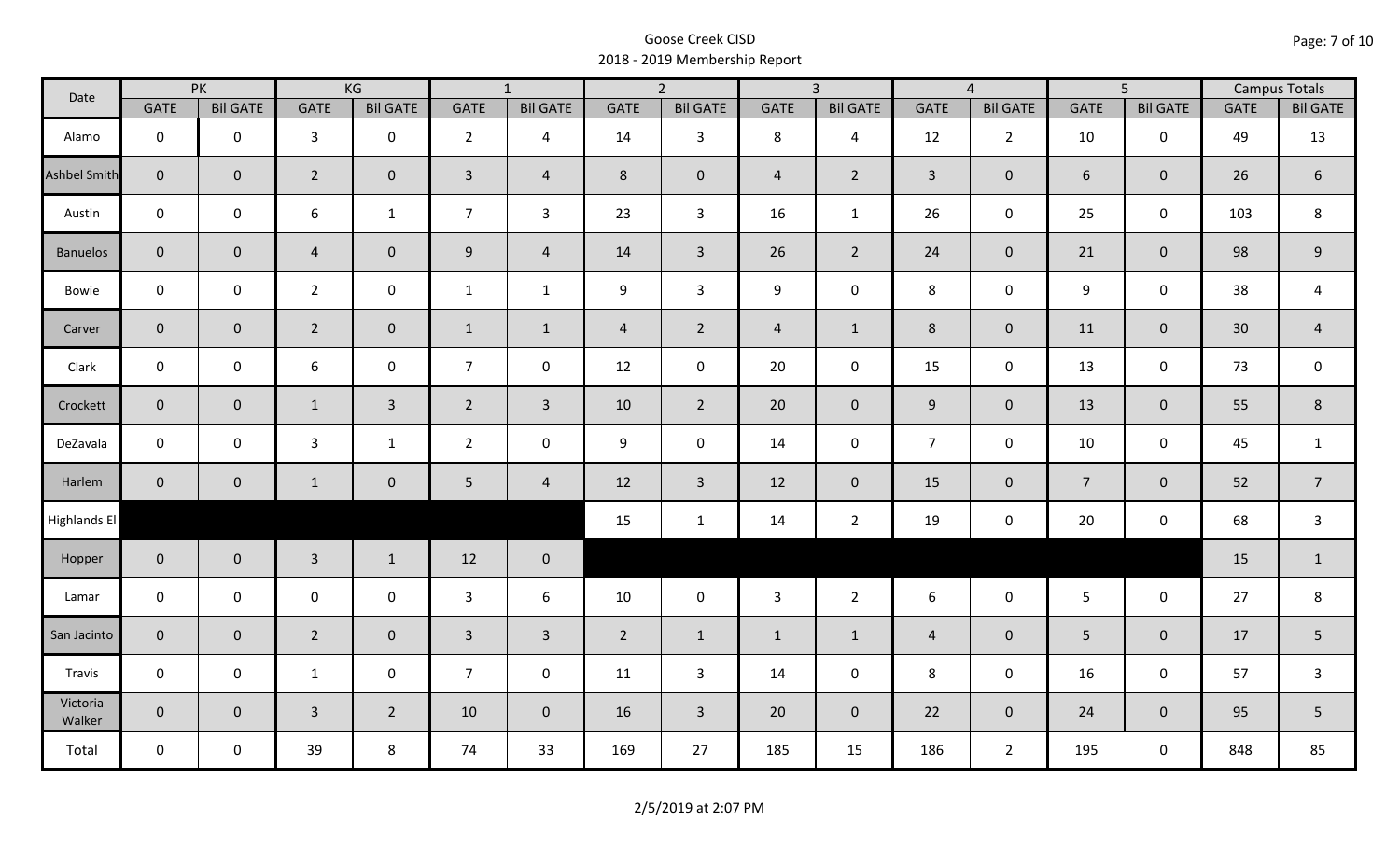|                     | Speech Only      | Inclusion       | Resource <21%  | Resource<br>21-50% | Self-Cont<br>50-60% | Self-Cont<br>$>60\%$ | <b>EC SpEd Program</b> | Homebound      |
|---------------------|------------------|-----------------|----------------|--------------------|---------------------|----------------------|------------------------|----------------|
|                     | $\mathbf 0$      | 40              | 41             | 42                 | 43                  | 44                   | 45                     | $\mathbf{1}$   |
| Alamo               | 16               | 9               | 20             | $\overline{4}$     | $\mathbf{1}$        | 15                   | $\mathbf{0}$           | $\mathbf{0}$   |
| Ashbel Smith        | 34               | 8               | 12             | $\boldsymbol{9}$   | $\pmb{0}$           | 14                   | 18                     | 0              |
| Austin              | 26               | $\overline{7}$  | 30             | $\overline{3}$     | $\mathbf 0$         | $\overline{7}$       | $\mathbf 0$            | $\overline{0}$ |
| <b>Banuelos</b>     | 26               | 11              | 22             | 12                 | $\pmb{0}$           | $\overline{2}$       | $\overline{7}$         | $\mathbf 0$    |
| Bowie               | 22               | $\overline{9}$  | 25             | 5                  | $\mathbf{1}$        | 16                   | $\,8\,$                | $\mathbf 0$    |
| Carver              | 27               | $\overline{3}$  | 14             | $\overline{7}$     | $\overline{2}$      | 12                   | $\overline{7}$         | $\mathbf{1}$   |
| Clark               | 20               | $6\phantom{1}6$ | 18             | $\overline{7}$     | $\overline{3}$      | 19                   | 10                     | 3              |
| Crockett            | 31               | 14              | 21             | $\overline{2}$     | $\pmb{0}$           | 11                   | 8                      | 0              |
| DeZavala            | 28               | 12              | 18             | $\overline{7}$     | $\pmb{0}$           | $1\,$                | $\pmb{0}$              | $\mathbf 0$    |
| Harlem              | 19               | $6\,$           | 28             | $\mathbf{1}$       | $\overline{2}$      | 8                    | 8                      | 0              |
| <b>Highlands El</b> | 11               | 24              | 14             | 13                 | $\pmb{0}$           | 12                   | $\pmb{0}$              | $\mathbf 0$    |
| Hopper              | 21               | $\mathbf 1$     | $\,8\,$        | 5                  | $\pmb{0}$           | 8                    | 8                      | 0              |
| Lamar               | 15               | $\,8\,$         | 18             | $6\phantom{1}$     | $\mathbf{1}$        | 18                   | $\mathbf 0$            | $\overline{0}$ |
| San Jacinto         | 16               | $\overline{2}$  | 25             | $\mathbf{1}$       | $\pmb{0}$           | $\pmb{0}$            | $\pmb{0}$              | 0              |
| Travis              | 32               | $\overline{7}$  | 20             | $\overline{3}$     | $\mathbf{1}$        | $\boldsymbol{6}$     | 5                      | $\mathbf 0$    |
| Victoria Walker     | 69               | 12              | 17             | $\mathsf{3}$       | $\overline{2}$      | 21                   | $\pmb{0}$              | $\mathbf{1}$   |
| <b>BJS</b>          | $\overline{3}$   | 62              | 13             | 10                 | 21                  | $\overline{2}$       | $\pmb{0}$              | $\mathbf{1}$   |
| CBJ                 | 8                | 62              | 8              | 23                 | 25                  | 21                   | $\pmb{0}$              | 0              |
| GJS                 | $\overline{4}$   | 42              | 18             | 17                 | 15                  | 20                   | $\pmb{0}$              | $\mathbf{1}$   |
| HMJ                 | $\overline{3}$   | 48              | 5              | 24                 | 21                  | 10                   | $\mathbf 0$            | 0              |
| <b>HJS</b>          | $\mathbf{1}$     | 61              | $\overline{4}$ | 17                 | 18                  | 19                   | $\mathbf 0$            | $\mathbf 0$    |
| <b>REL</b>          | $\mathsf 0$      | 86              | 43             | 41                 | $\overline{7}$      | 48                   | $\pmb{0}$              | 4              |
| <b>RSS</b>          | $\boldsymbol{6}$ | 81              | 33             | 41                 | $\sqrt{4}$          | 41                   | $\mathbf 0$            | $\mathbf{1}$   |
| GCM                 | $\mathbf{1}$     | 113             | 33             | 46                 | $\overline{2}$      | 23                   | $\pmb{0}$              | $\overline{3}$ |
| Impact              | $\mathbf{0}$     | $\mathbf{1}$    | $\pmb{0}$      | $\mathbf 0$        | $\pmb{0}$           | $\pmb{0}$            | $\pmb{0}$              | $\mathbf 0$    |
| <b>Stuart CTHS</b>  | $\pmb{0}$        | 19              | $\pmb{0}$      | $\pmb{0}$          | $\pmb{0}$           | $\pmb{0}$            | $\pmb{0}$              | 0              |
| PHC                 | $\mathbf 0$      | 12              | $\mathbf{1}$   | $\mathbf 0$        | $\mathbf 0$         | $\mathbf 0$          | $\mathbf 0$            | $\mathbf 0$    |
| Point               | $\mathbf 0$      | $\pmb{0}$       | $\pmb{0}$      | $\pmb{0}$          | $\pmb{0}$           | $\mathbf 0$          | $\mathbf 0$            | 0              |
| Elementary          | 413              | 139             | 310            | 88                 | 13                  | 170                  | 79                     | 5              |
| Secondary           | 26               | 587             | 158            | 219                | 113                 | 184                  | $\pmb{0}$              | 10             |
| <b>District</b>     | 439              | 726             | 468            | 307                | 126                 | 354                  | 79                     | 15             |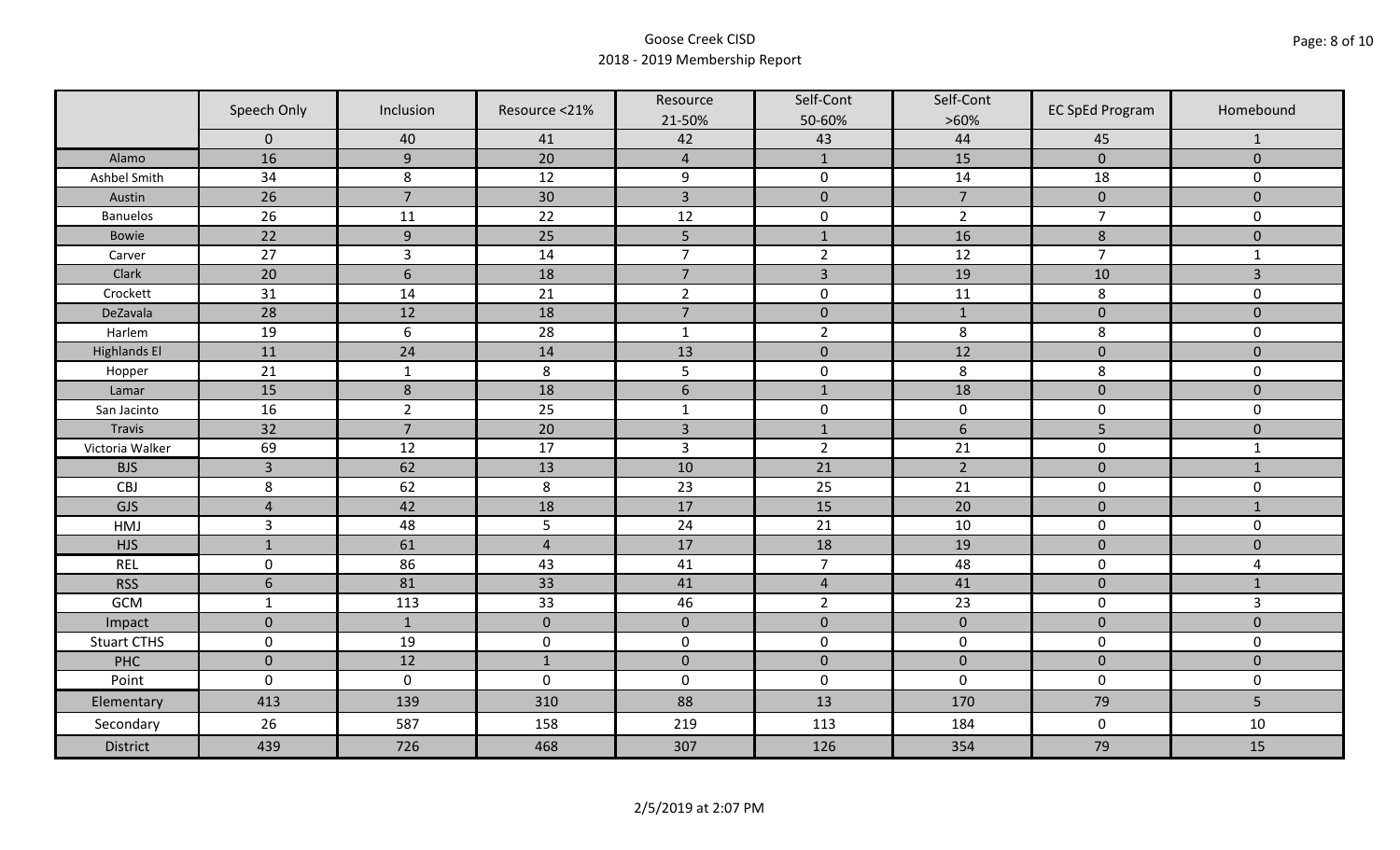|                     | At-Risk | SpEd         | GT             | <b>LEP</b>     | Migrant          | Econ Dis | Dyslexia        | 504  |
|---------------------|---------|--------------|----------------|----------------|------------------|----------|-----------------|------|
| Alamo               | 512     | 67           | 62             | 253            | 5                | 595      | 19              | 30   |
| Ashbel Smith        | 543     | 96           | 32             | 270            | 5                | 619      | 10              | 23   |
| Austin              | 455     | 73           | 111            | 239            | 9                | 484      | 19              | 55   |
| <b>Banuelos</b>     | 497     | 83           | 107            | 202            | $2^{\circ}$      | 537      | 17              | 55   |
| Bowie               | 464     | 90           | 42             | 176            | $\boldsymbol{6}$ | 620      | 20              | 47   |
| Carver              | 469     | 74           | 34             | 199            | $\overline{4}$   | 612      | 15              | 36   |
| Clark               | 256     | 86           | 73             | 33             | $\mathbf{1}$     | 363      | 26              | 47   |
| Crockett            | 410     | 88           | 63             | 159            | 9                | 471      | 21              | 50   |
| DeZavala            | 416     | 67           | 46             | 145            | $\overline{2}$   | 577      | 12              | 54   |
| Harlem              | 417     | 72           | 59             | 190            | $2^{\circ}$      | 581      | 12              | 32   |
| <b>Highlands El</b> | 408     | 74           | 71             | 189            | $\mathbf 0$      | 596      | 34              | 105  |
| Hopper              | 326     | 51           | 16             | 126            | $\overline{2}$   | 357      | $\overline{3}$  | 25   |
| Lamar               | 437     | 67           | 35             | 213            | $\mathbf{1}$     | 594      | 34              | 42   |
| San Jacinto         | 351     | 44           | 22             | 169            | $\overline{0}$   | 390      | 17              | 27   |
| Travis              | 504     | 76           | 60             | 167            | 5                | 625      | 30              | 59   |
| Victoria Walker     | 429     | 125          | 100            | 161            | $\sqrt{6}$       | 446      | 20              | 48   |
| <b>BJS</b>          | 502     | 115          | 61             | 152            | 5                | 773      | 49              | 84   |
| <b>CBJ</b>          | 589     | 149          | 116            | 134            | $\bf 8$          | 790      | 61              | 118  |
| GJS                 | 494     | 118          | 127            | 94             | 8                | 615      | 77              | 132  |
| HMJ                 | 565     | 113          | 50             | 178            | 11               | 862      | 66              | 90   |
| <b>HJS</b>          | 580     | 123          | 134            | 106            | $\overline{3}$   | 740      | 60              | 114  |
| <b>REL</b>          | 747     | 243          | 89             | 202            | 10               | 1359     | 82              | 148  |
| <b>RSS</b>          | 906     | 214          | 206            | 197            | 14               | 1271     | 91              | 199  |
| <b>GCM</b>          | 868     | 232          | 178            | 126            | 13               | 1124     | 85              | 182  |
| Impact              | 81      | $\mathbf{1}$ | 73             | $\overline{4}$ | $\overline{3}$   | 253      | 6               | 17   |
| <b>Stuart CTHS</b>  | 79      | 19           | 7 <sup>1</sup> | 19             | $\overline{2}$   | 105      | 12              | 17   |
| PHC                 | 110     | 13           | $\overline{2}$ | 8              | $\overline{2}$   | 90       | 8               | 18   |
| Point               | 81      | 14           | $\overline{2}$ | 10             | $\mathbf 0$      | 70       | $5\overline{)}$ | 10   |
| Elementary          | 6894    | 1233         | 933            | 2891           | 59               | 8467     | 309             | 735  |
| Secondary           | 5602    | 1354         | 1045           | 1230           | 79               | 8052     | 602             | 1129 |
| District            | 12496   | 2587         | 1978           | 4121           | 138              | 16519    | 911             | 1864 |